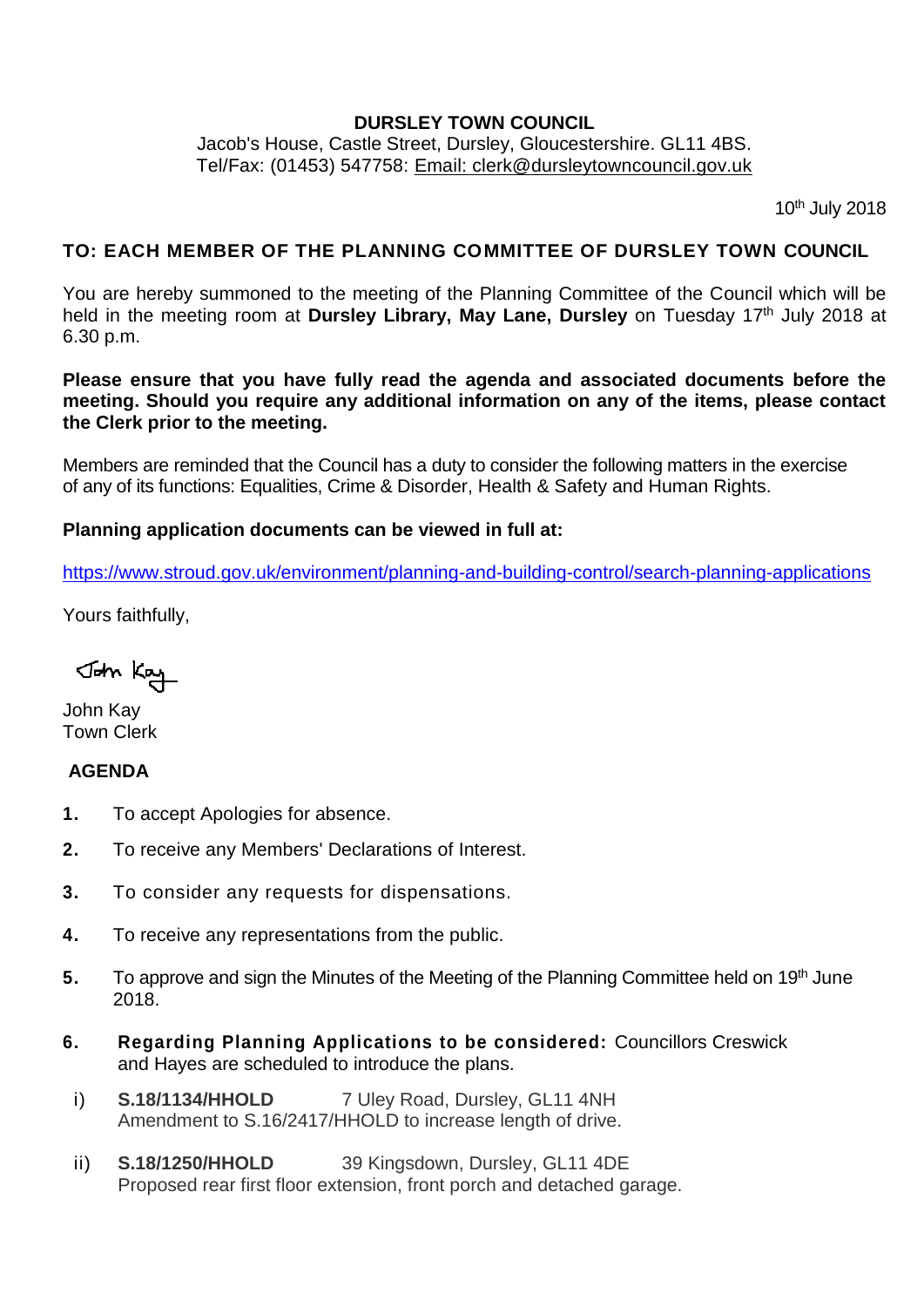### iii) **S.18/1279/TCA** 23 Bull Pitch, Dursley, GL11 4NG

1) Footpath to the Scout Hut - Ivy on the wall all the way along, trim off bulk back to close to the wall, this is not removing the ivy completely, which would be a significantly larger job; Lime tree - Crown raise over the path to approximately 5.0m.; Buddleia on top of the wall at the Scout Hut end - Cut down; Elder and Buddleia overhanging the path - cut back to your side of the wall. 2) From item (1) back up the side boundary towards the main road. Cut back the ivy etc to the wall and crown raise the Hazel etc to approximately 4.0m over the pavement. 3) Leyland Cypress over the street light (number 6). Remove the 3 branches around the light and pole. 4) Approximately 12 Elm stems between the drive and the footpath (from the entrance up to the Holm Oak). Fell to near ground level.

- iv) **S.18/1286/FUL** 33 Kingsdown, Dursley, GL11 4DE Amended curtilage for consented scheme S.17/2241/FUL (new dwelling) to include additional land, detached garage, amended parking and additional parking spaces.
- v) **S.18/1051/FUL** Former Skittle Alley Kingshill Inn, 2 Kingshill Road, GL11 4EJ Change of use of skittle alley from A4 public house to Sui genesis.
- vi) **S.18/1415/HHOLD** Grey Squirrels, Stinchcombe Hill, Dursley, GL11 6AQ Demolition of the existing conservatory. Erection of side/rear extensions. Raising of the existing roof to create first floor living space.
- vii) **S.18/1348/DISCON** Land At Littlecombe, Lister Road, Dursley Discharge of conditions 11 - Open space management, 27 - Traffic mitigation Everlands and 35 - Parking public places from planning permission S.15/0476/OUT.
- viii) **S.18/1303/FUL** 1 Upper Poole Road, Dursley, Gloucestershire, GL11 4JY. Conversion of 1no. residential dwelling to 1no. 4 bed house and 1no. 2 bed house.

# **7. Consideration of Licensing Applications:**

None at the time of the agenda.

### **8. Regarding Planning Matters in General:**

### i) **Notifications (incl. Discharge of conditions/certificates/permitted development):**

None at the time of the agenda.

### ii) **Notification of Planning Permissions**:

**S.18/1377/T5DAY** Woodmancote Court, 23 Bull Pitch, Dursley, GL11 4NG Carry out works on two trees. Reduction of crown to improve passing of vehicles on right of way. Reduction of tree 1 over the drive by 10 - 20%. Removal of Tree 2, identified as deceased with pronounced lean, to reduce risk of consequential damage.

**S.18/1206/DISCON** Plot 1 Land At Hunger Hill, Dursley Discharge of conditions 4 (Landscaping) and 9 (CMS) from permission S.15/2152/FUL.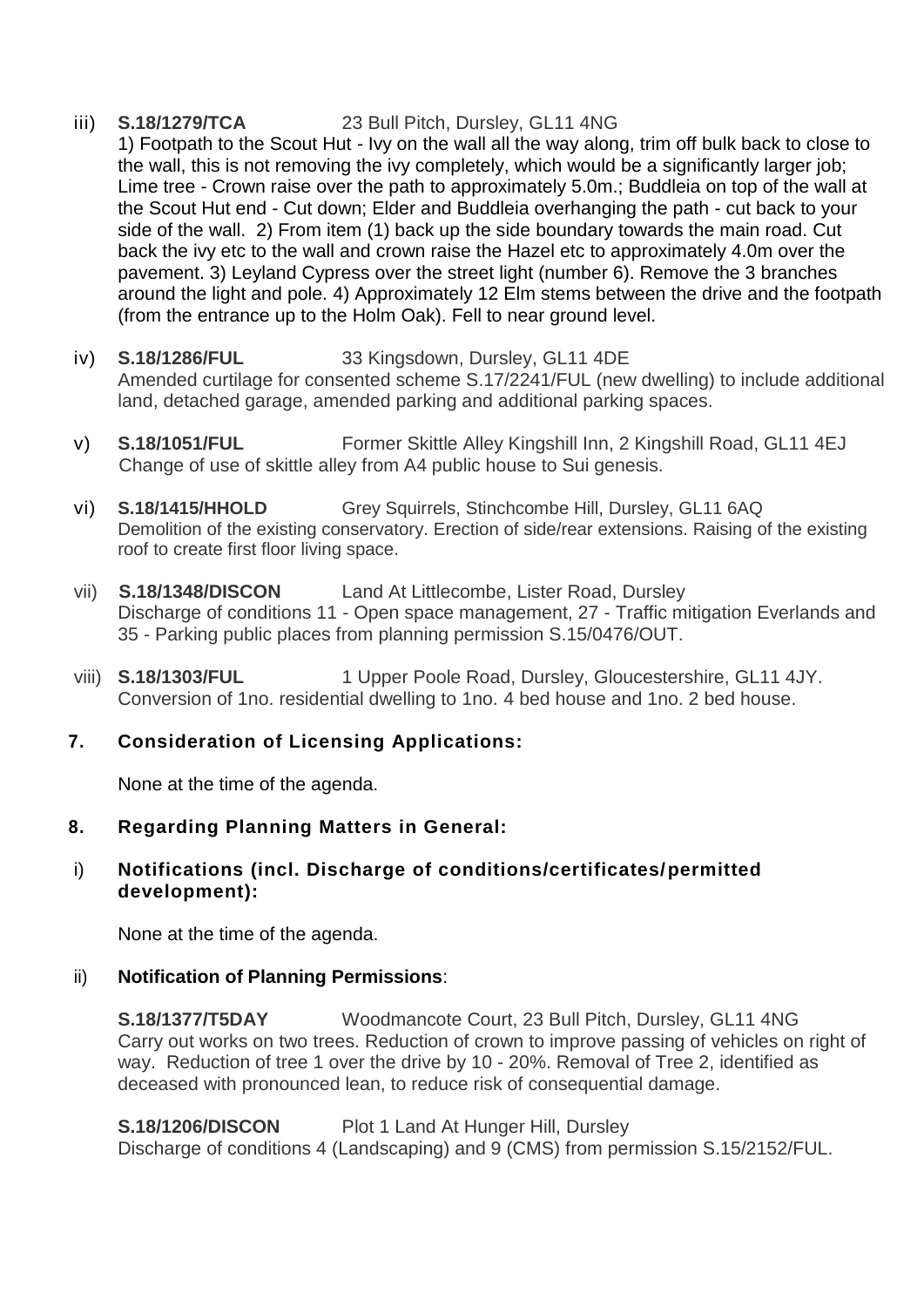# **S.18/1176/DISCON** 42 Kingshill Road, Dursley, GL11 4EQ

Discharge of Condition 2 - (Materials) and Condition 3 (Finished Floor Levels) from Planning Permission S.15/0594/FUL.

**S.18/1033/HHOLD** 43 First Avenue, Dursley, GL11 4NW Erection of a two storey extension to rear and a porch.

**S.18/1004/HHOLD** 27 Woodmancote, Dursley, GL11 4AF Landscaping works to garden.

**S.18/0983/DISCON** Reliance House, Long Street, Dursley, GL11 4LS Discharge of Condition 8 (CMS) from planning application S.17/1357/FUL.

**S.18/0785/COU** 16 Lower Poole Road, Dursley, GL11 4LB Conversion of former Day Centre back to 2 dwellings. Internal alterations to plot layout with insertion of new window & door.

**S.18/0761/LBC** 2 Parsonage Street, Dursley, GL11 4EA Paint all the window frames, guttering and drain pipes white. Replace existing flat roof and sky lights at the rear.

**S.18/0572/DISCON** Treehouse Castle Street, Dursley, GL11 4BS Discharge of Condition 4 (Landscaping) and Condition 14 (Cycle Parking) in respect of Planning Permission S.12/2582/FUL.

#### iii) **Notification of Refusal:**

S.18/1006/FUL 24A Parsonage Street, Dursley, GL11 4AA New shop front and associated external and internal alterations.

#### iv) **Notification of Appeal:**

**S.18/0494/HHOLD (S.18/027/APPREF)** 12 Weavers Close, Dursley Erection of raised deck in rear garden (Retrospective). Appeal start date 11<sup>th</sup> June 2018. There is no opportunity to comment.

### **9. Future Dursley (Neighbourhood Development Plan (NDP))**

- i) To note that Mr John Slater has been appointed to undertake the independent examination of the Neighbourhood Development Plan; the examination will start the first week of August, following the six-week Regulation 16 Consultation which ends on  $27<sup>th</sup>$  July 2018.
- **10. To Consider Reviewing the following Area Plans and Consultations** (including any received after publication of the agenda):
- i) Stroud District Council's Environment Strategy Review 2018 consultation (deadline: 30/09/18) (Members: Consultation summary attached).

### **11. Planning Committee Rota:**